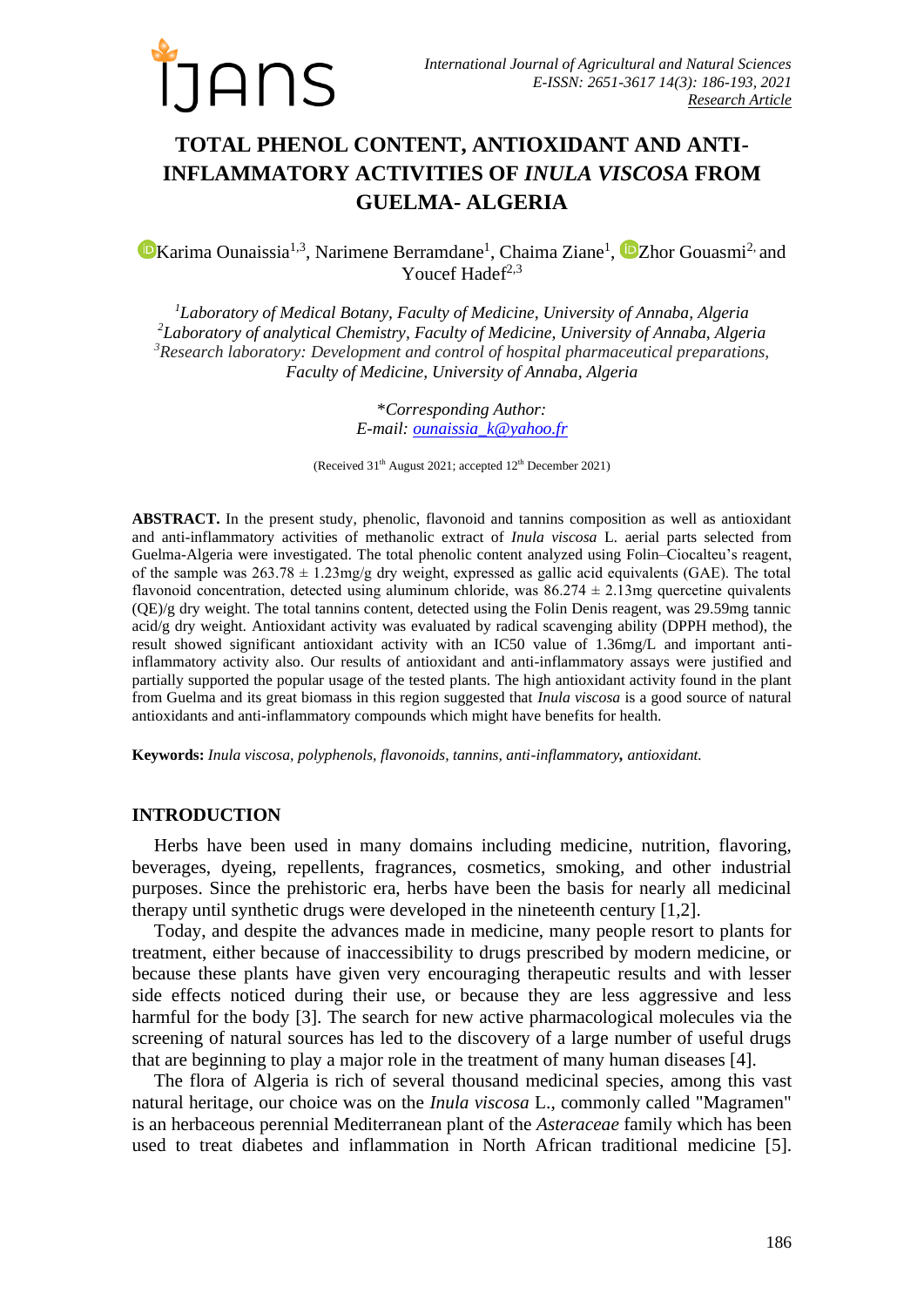Ethnobotanical study showed that the plant is very used in traditional medicine as an antiviral [6], antiseptic, antibacterial, healing [7,8] and antifungal [9].

Reactive oxygen species (ROS) and free radicals, such assuperoxide anion, hydrogen peroxide, and hydroxyl radical, are constantly formed in the human body by normal metabolic action. Their action is opposed by a balanced system of antioxidant defenses, including antioxidant compounds and enzymes. Upsetting this balance causes oxidative stress, which can lead to cell injury and death . Recently, much attention has been given to naturally antioxidants, which may play an important role in inhibiting both free radicals and oxidative chain reactions within tissues and membranes [11]. The health promoting effect of antioxidants from plants is thought to arise mainly from their protective effects by counteracting reactive oxygen species, which are believed to play a significant role in the etiology and pathogenesis of various chronic diseases, premature ageing, and the oxidative deterioration of cosmetics, foods, and pharmaceutical preparations [12].

Many phenolic compounds, particularly flavonoids, exhibit a wide range of biological effects, including antibacterial, antiviral, anti-inflammatory, antiallergic, antithrombotic, and vasodilatory actions [13].

The aim of our study is the investigation of phenolic, flavonoids and tannins composition as well as antioxidant and anti-inflammatory activities of methanolic extract of *Inula viscosa* L*.* aerial parts harvested from Guelma-Algeria were investigated.

# **MATERIALS AND METHODS**

# *Plant material*

*Inula viscosa* L. aerial parts were collected from Guelma (Algeria), in January 2021. The identification of the plant was done with the key to determining the flora of Quezel and Santa [14].

Specimens were kept at the Laboratory of Cryptogamy and Medical Botany, Department of Pharmacy, Faculty of Medicine, Annaba-Algeria.

# *Preparation of methanolic extract*

Dry aerial parts (stem and leaf) of *Inula viscos*a L. have been ground and stored in glass bottles, hermetically sealed at low temperatures. 10g of the vegetable powder was macerated in 100mL of methanol with stirring for 24 hours at a temperature of  $25 \pm$  $2^{\circ}C$ .

The extract obtained was filtered and evaporated to dryness under reduced pressure at 50°C on a rotavapor. The dry residue is taken up in 3mL of methanol and stored at - 18°C until it is used [15].

The yield of the methanolic extracts was calculated by the following formula:

$$
R(\%)= (M/M_0) \times 100.
$$

With  $R(\%)$ : yield expressed in %; M: mass in grams of the resulting dry extract; M<sub>0</sub>: mass in grams of the plant material to be treated.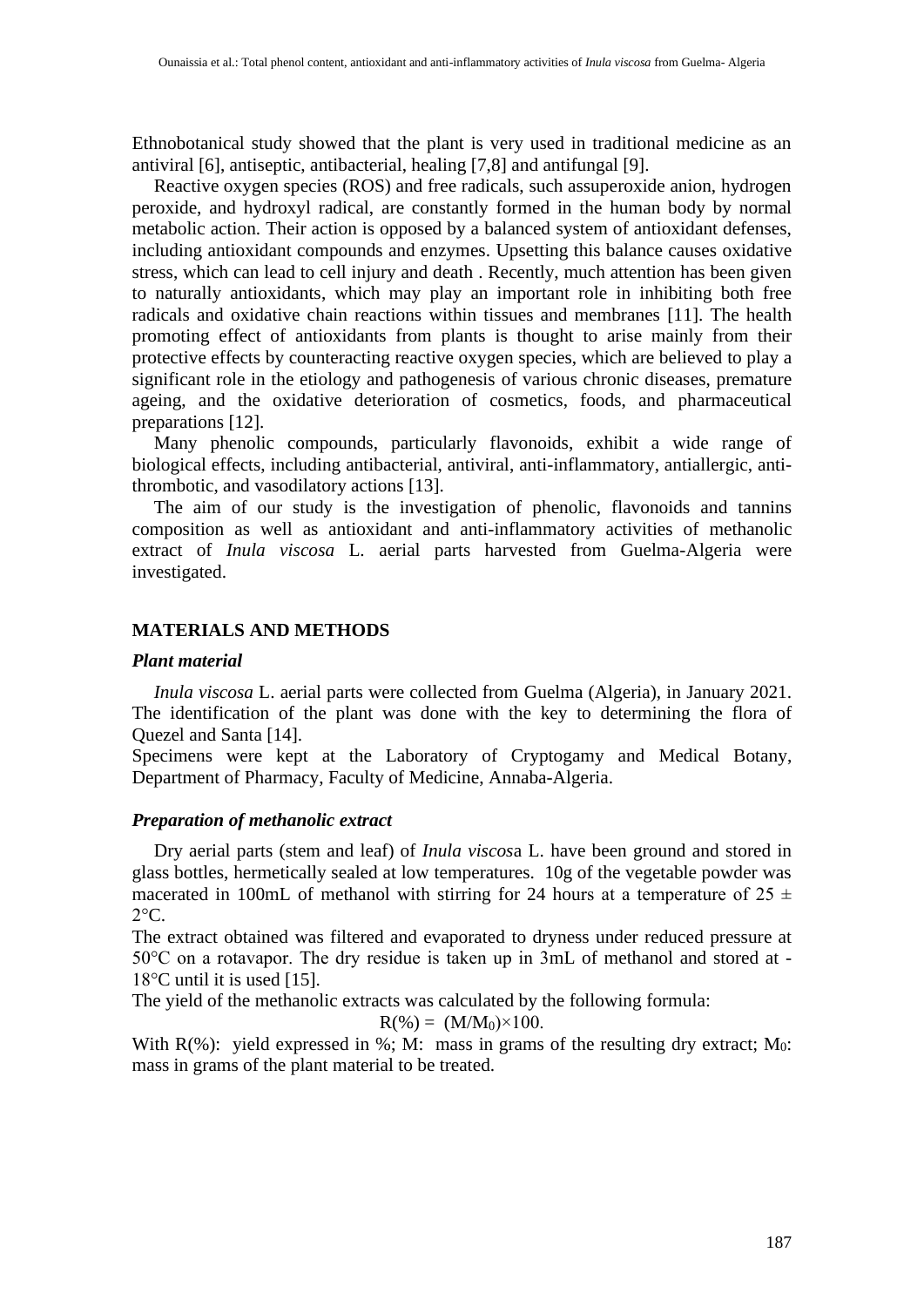# *Total phenolic content*

The total phenolic content (TPC) of *Inula viscosa* L. extract was spectrophotometrically determined by Folin Ciocalteu's reagent assay using gallic acid for the preparation of calibration curve (1mg/mL) Singleton's method [16]. A suitable aliquot (200μL) of extract or standard solution was added to one milliliter of Folin Ciocalteu`s phenol reagent diluted 10 times was added to the mixture and shaken. After 5min. 800μl of 7,5% Na2CO<sup>3</sup> solution were added to the mixture. After incubation for 30min. at room temperature, the absorbance was determined at 765nm with spectrophotometer (SHIMADZU UV-1202) against prepared reagent as blank. A total phenolic content in samples was expressed as mg gallic acid equivalents (GAE)/g dry weight. All samples were analyzed in triplicates.

# *Determination of total flavonoids content*

The flavonoid content (TFC) of *Inula viscosa* L. extract was determined by aluminium trichloride  $(AICI<sub>3</sub>)$  method as described by Dewanto [17], quercetine was used as a reference compound (standard). The sample contained 500μL of extract dissolved in methanol 2mL distilled water and 50μL NaNO2 (5%). After 6min, 1mL of  $Na<sub>2</sub>CO<sub>3</sub>$  (1M) was added. The solutions were mixed well and the absorbance was measured against prepared reagent blank at 510nm by using spectrophotometer (SHIMADZU UV-1202). Total flavonoids in sample were expressed as mg quercetin equivalents (QE)/g dry weight. Samples were analyzed in triplicates.

#### *Total tannins content*

Total tannins content (TTC) of methanolic extract was measured using the Folin-Ciocalteu reagent assay, with minor modifications [18]. 100μL of *Inula viscosa* L. extract or standard solution of (tannic 10mg/L) was added to 0.5mL of Folin Denis reagent and 1mL of 0.5% sodium carbonate solution. The volume was made up for 5mL with distilled water and absorbance was measured against prepared reagent blank, at 775nm by using spectrophotometer (SHIMADZU UV-1202). Total tannins in sample were expressed as mg tannic acid equivalent (TAE)/g dry weight. All samples were analysed in triplicates.

# *Determination of antioxidant activity with 2,2-di-phenyl-1-picrylhydrazyl (DPPH) method*

Free radical scavenging ability of the plant extract was measured from the bleaching of a purple-coloured methanol solution of DPPH [19].

Based on a pre-examination, ten concentrations of 0.3, 0.6, 0.9, 1.2, 1.5, 1.8, 2.1, 2.4, 2.7 and 3mg/mL of the extracting methanol. The DPPH solution was prepared by solubilizing 0.025g of DPPH in 1000mL of methanol.

Briefly, 1950μL of a 0,025 g/L solution of DPPH radical in methanol was added to 50μL of the extract at different concentrations. The mixture was shaken vigorously for 1min by vortexing and left to stand at room temperature in the dark for 30min. Absorbances were measured at 515nm with a spectrophotometer against a blank. Ascorbic acid was used for comparison as standard antioxidants. The percentage inhibition of activity was calculated as:

% Inhibition =  $[(A_{blank} - A_{sample})/A_{blank}] \times 100$ .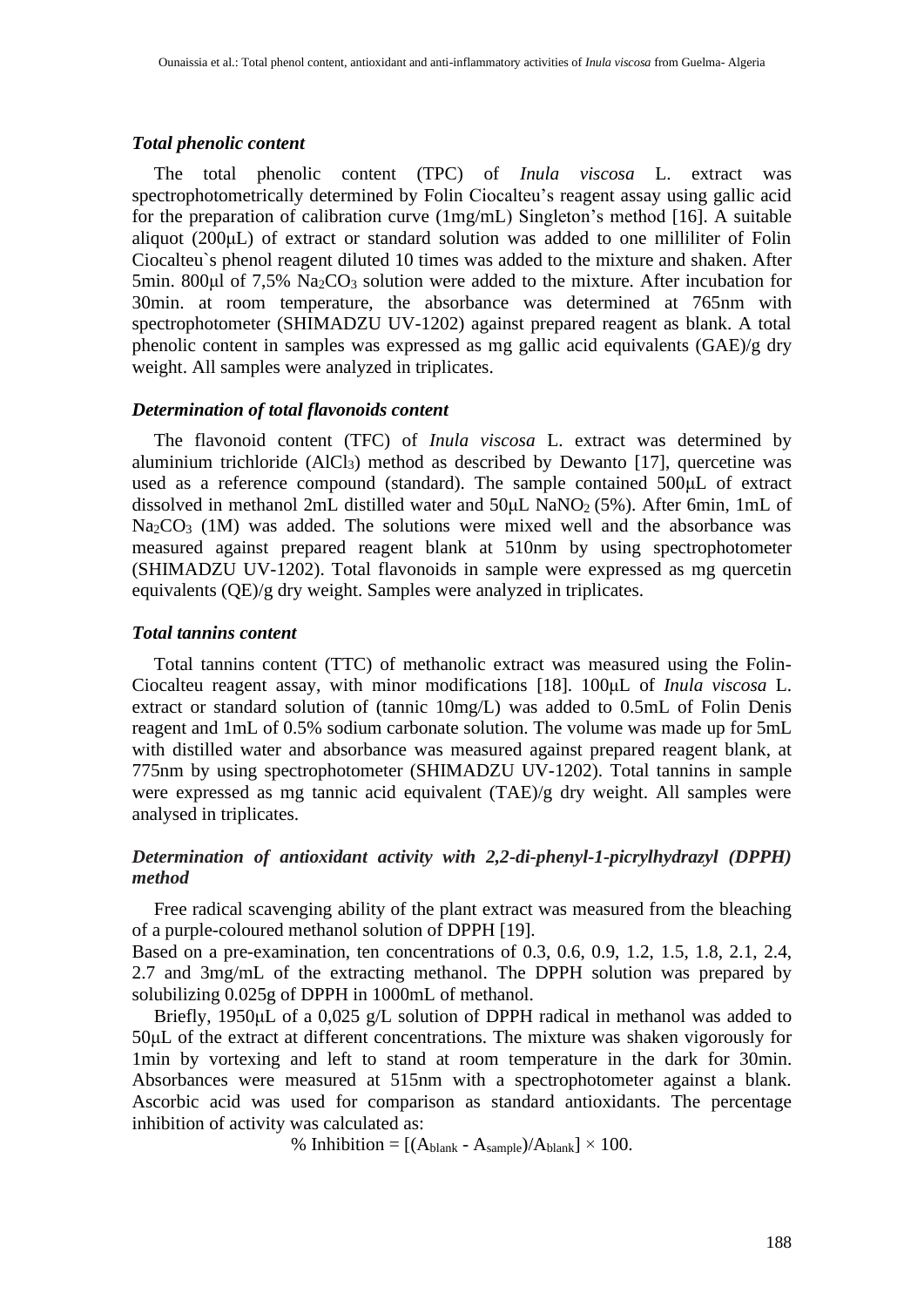Where Ablank is the absorbance of the control and Asample is the absorbance of the test extract.

IC50 value (mg/mL) is the concentration of the sample scavenging 50% of the DPPH radical.

### *In-vitro anti-inflammatory activity inhibition of albumin denaturation*

Effect on protein denaturation assay was done according to the method described by Gambhire et al. [20], with some modifications as described in Gunathilake et al. [21].

The reaction mixture consisted on 2mL of egg albumin (from fresh hen's egg), 2.8mL of phosphate buffered saline (PBS, pH 6.4), and 2mL of methanolic extract at different concentrations (1.2, 1.6 and 2mg/mL), and the mixture was mixed, and was incubated in a water bath (37°C) for 10min, and then the reaction mixture was heated at 70°C for 5min. After cooling, the turbidity was measured at 660nm using a spectrophotometer (SHIMADZU UV-1202). Phosphate buffer solution was used as the control. The experiment was performed in triplicate.

Percent inhibition of protein denaturation was calculated as follows:

% inhibition =  $[(Abs_{control} - Abs_{sample})/Abs_{control}] \times 100$ 

#### *Statistical Analysis*

All data were expressed as means  $\pm$  SD for at least three replications for each prepared sample. Statistical analysis was performed using one-sample *t*-test. The results are considered to be significant when  $p < 0.05$ .

# **RESULTS AND DISCUSSION**

#### *Extraction Yield*

The yield, appearance and color of the methanolic extracts of the areal parts of *Inula viscosa* L. are shown in Table 1. These results show that the yield of the methanolic extract of the leaf is very important, with a percentage of 22.55%, and it is pasty green.

|                | <b>Extraction</b><br><b>Solvent</b> | <b>Color of the</b><br>extract | Aspect | Yield in% |  |
|----------------|-------------------------------------|--------------------------------|--------|-----------|--|
| Areal<br>parts | Absolute<br>methanol 99%            | Green                          | Pasty  | 22.55%    |  |

*Table 1. Extraction yield of Inula viscosa L., by methanol mixture*

The variation in yield and biological activity could be attributed to difference in the type and amount phytochemicals concentrated during growth of the plant. The variation in phytochemicals is an attribute of differences in soil, age, seasons, climate and type of vegetation among the ecological zones, phytochemical production in plants varies with the geographical location. Plant developmental stage influences secondary metabolism; defense compounds are generally more concentrated and diverse when plants are young and more "apparent" to herbivores, but they are known to decrease with age as structural defenses are developed [22].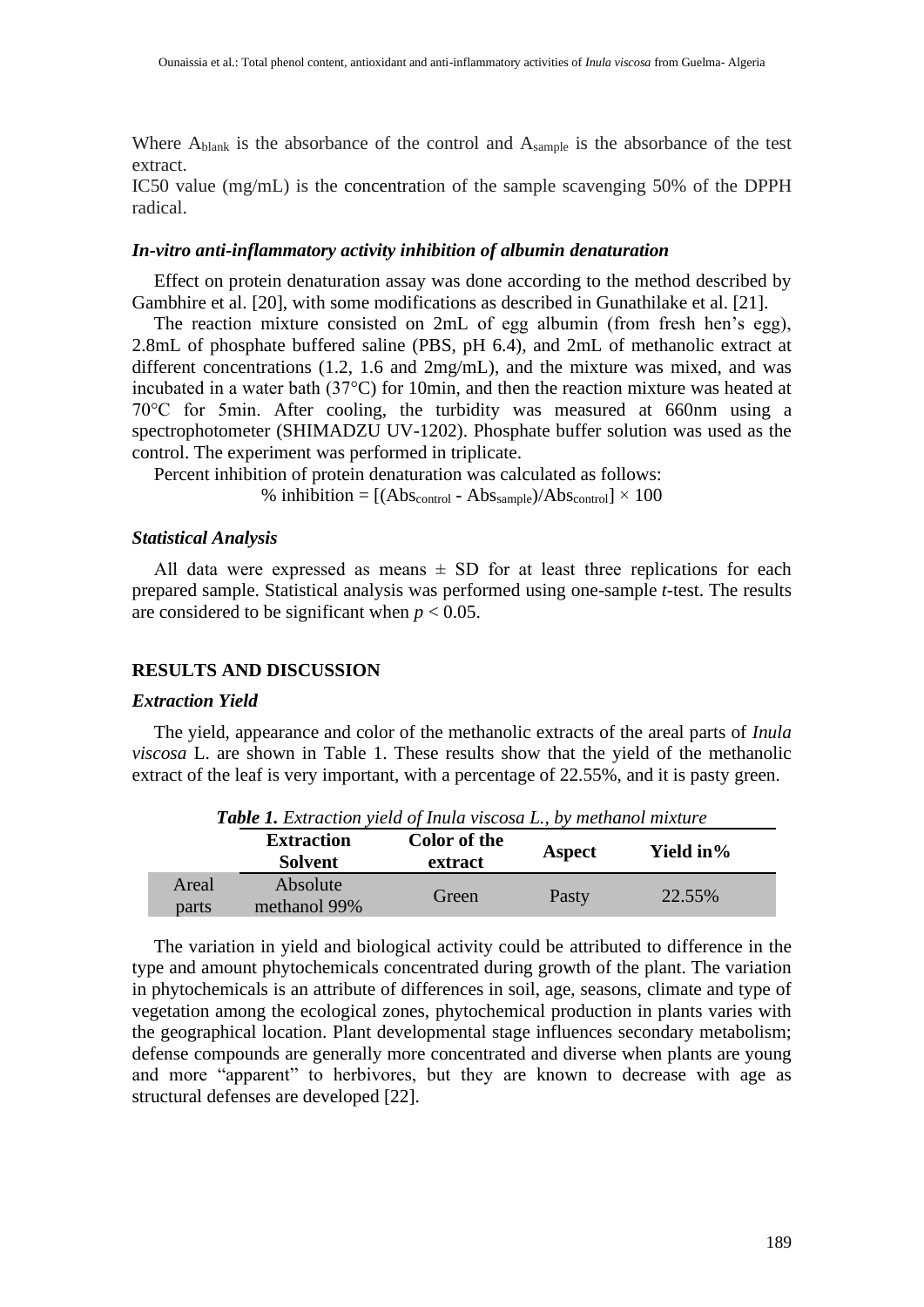# *Total phenolic, flavonoids and Tannins content evaluation*

The total phenolic content of the crude methanolic extract of *Inula viscosa* L. was estimated by Folin–Ciocalteu reagent and expressed in gallic acid equivalents (GAE) and it was calculated from the linear regression equation of standard curve ( $y = 17.601x$ )  $-$  0.074;  $R^2 = 0.971$ ). The results showed that the crude methanolic extract contains a high amount of phenols  $(263.78 \pm 1.23 \text{ mg} \text{ GAE/g}).$ 

The total flavonoids content of crude methanolic extract was determined via aluminum chloride colorimetric method and it was calculated from the linear regression equation of standard curve of quercetin ( $y = 0.530x + 0.092$ ;  $R^2 = 0.976$ ) and expressed as quercetin equivalent per gram of plant extract. The tested extract contains high amounts of flavonoids  $(86.274 \pm 2.13 \text{ mg} \text{ OE/g}).$ 

The total tannins content (TTC) of crude methanolic extract was measured using the Folin-Denis reagent assay and it was calculated from the linear regression equation of standard curve of tannic acid (y =  $0.368x + 0.140$ ;  $R^2 = 0.979$ ) and expressed as tannic acid equivalent per gram of plant extract. The tested extract contains high amounts of tannins  $(29.591 \pm 2.13 \text{ mg } EAT/g)$ .

The results suggest that phenolics, flavonoids and tannins are important components of the crude methanolic extract. These results are in accordance with previous findings reported in other *Asteraceae* species extracted with methanol [23].The results of total flavonoids and total phenolic contents can be different at the beginning and the end of the flowering period. The total flavonoids content can also depend on cultivars. In the studies of selected *Inula* species from Turkey, total phenolic content of three *Inula*  species were ranging from  $(21.1 \pm 0.8)$  to  $(190.9 \pm 6.1)$ mg GAE/g extract [24], while our study showed a highest value of  $(263.78 \pm 5.80)$ mg GAE/g close to the value found by Chahmi [25], in Morocco (274.39  $\pm$  6.94)mg GAE/g.

Species of this genus contain terpenic compounds, especially sesquiterpene lactones, flavonoids, glycolipids and anthranilic acid derivatives [26,27].

#### *DPPH scavenging activity*

In this study, methanolic extract of *Inula viscosa* L. from Guelma- Algeria was investigated for its antioxidant activity with DPPH scavenging assay. The results showed an important antioxidant power of *Inula viscosa* L. extract compared to the standard product. Statistical analysis revealed that the difference between the IC50 values methanolic extract and positive control was not significant ( $p > 0.05$ ).

The IC50 value was defined as the concentration of sample that scavenged 50% of the DPPH. A lower IC50 value means better efficiency of antioxidant activity of the sample. The results showed that antioxidant activity of the methanolic extract from Guelma-Algeria was superior to all samples tested from Morocco with an IC50 value at 1.36 mg/L which was close to the inhibition capacity of the positive control ascorbic acid (IC50 =  $0.04$  mg/L).

This extract is able to give electrons, which can react with free radicals to convert them to stable products and strongly inhibit radical chain the potency of *Inula viscosa* L. power reducing may be attributed to the presence of natural antioxidants such as phenolic compounds in the plants [28].

Concerning the reducing power and the total antioxidant capacity, the effectiveness of the methanolic extract may be explained by its high phenol and flavonoids contents. In this context, the results of our investigation are in accordance with those published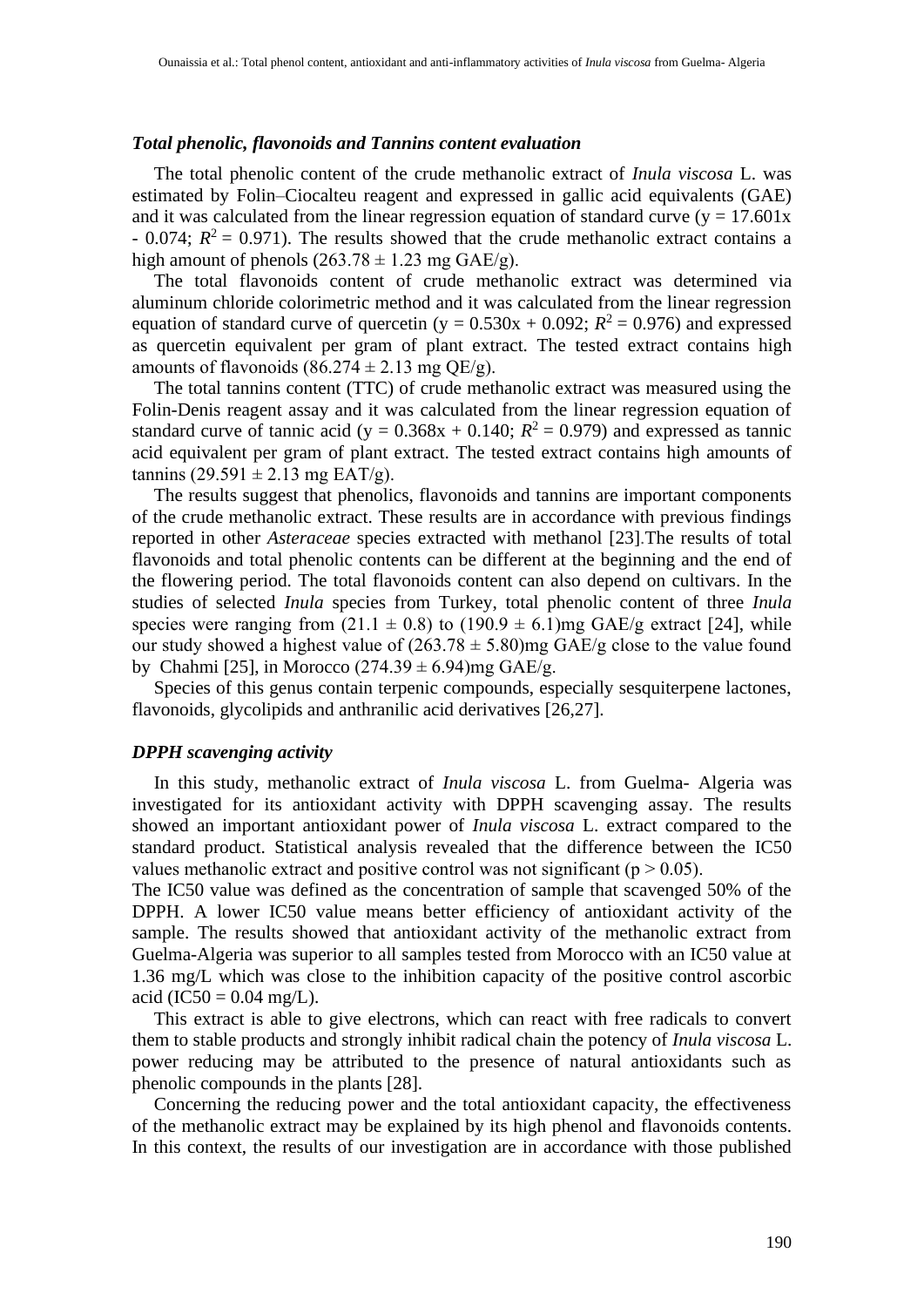earlier, which mentioned that containing flavonoids and polyphenols may play an important role in reducing power [29] and they contribute significantly to the total antioxidant activity of many fruits such as red grape [30], star apple [31] and medicinal plants [32].

# *In vitro anti-inflammatory activity*

The anti-inflammatory effect induced by natural products and non-steroidal compounds in heat treated (immunogenic) egg-albumin is proposed as a screening assay for the detection of anti-inflammatory compounds.

Denaturation of proteins is a well-documented cause of inflammation. The ability of *Inula viscosa* L. extract in inhibiting heat induced albumin denaturation was studied (Table 2). Maximum inhibition (44.44%) was observed from the concentration of 2mg/mL *Inula viscosa* L. methanolic extract followed by 35.43% (1.6mg/mL) and 18.16% 1.2mg/mL.

Acetylsallicylic acid (ASA), a standard anti-inflammation drug showed maximum inhibition (66.51%). This may be attributed to the ability of *Inula viscosa* L. methanolic extract to inhibit the release of lysosomal content of neutrophils at the site of inflammation. These neutrophils lysosomal constituents include bactericidal enzymes and proteinases, which upon extracellular release cause further tissue inflammation and damages [33,34].

| <b>Table 2.</b> Anti-inflammatory activity of Inula viscosa L. |                                          |                                          |  |  |  |  |
|----------------------------------------------------------------|------------------------------------------|------------------------------------------|--|--|--|--|
| <b>Concentration of</b><br>methanolic<br>$extract$ (mg/mL)     | % Inhibition of<br>methanolic<br>extract | % inhibition of<br>acetylsallicylic acid |  |  |  |  |
| 1.2                                                            | 18.16                                    | 30.18                                    |  |  |  |  |
| 1.6                                                            | 35.43                                    | 53.45                                    |  |  |  |  |
|                                                                |                                          | 66 51                                    |  |  |  |  |

Hence, the presence of bioactive compounds in the plant extract of *Inula viscosa* L. may contribute to its, antioxidant and anti-inflammatory activity.

The present investigation has shown that strong antioxidant and anti-inflammatory properties were confirmed in the methanolic extract. These activities may be due to strong occurrence of polyphenolic compounds such as flavonoids, tannins, terpenoids, phenolics and saponins [35].

# **CONCLUSION**

*Inula viscosa* species is a source of natural antioxidants and anti-inflammatories which may have many health benefits. The results of the present work have justified and partially supported the data in the literature and the popular use of the tested plant. Further studies are needed to extract and isolate the active components in the extract of *Inula viscosa* L. and to confirm their mechanisms of action.

#### **Conflict of interest statement**

We declare that we have no conflict of interest.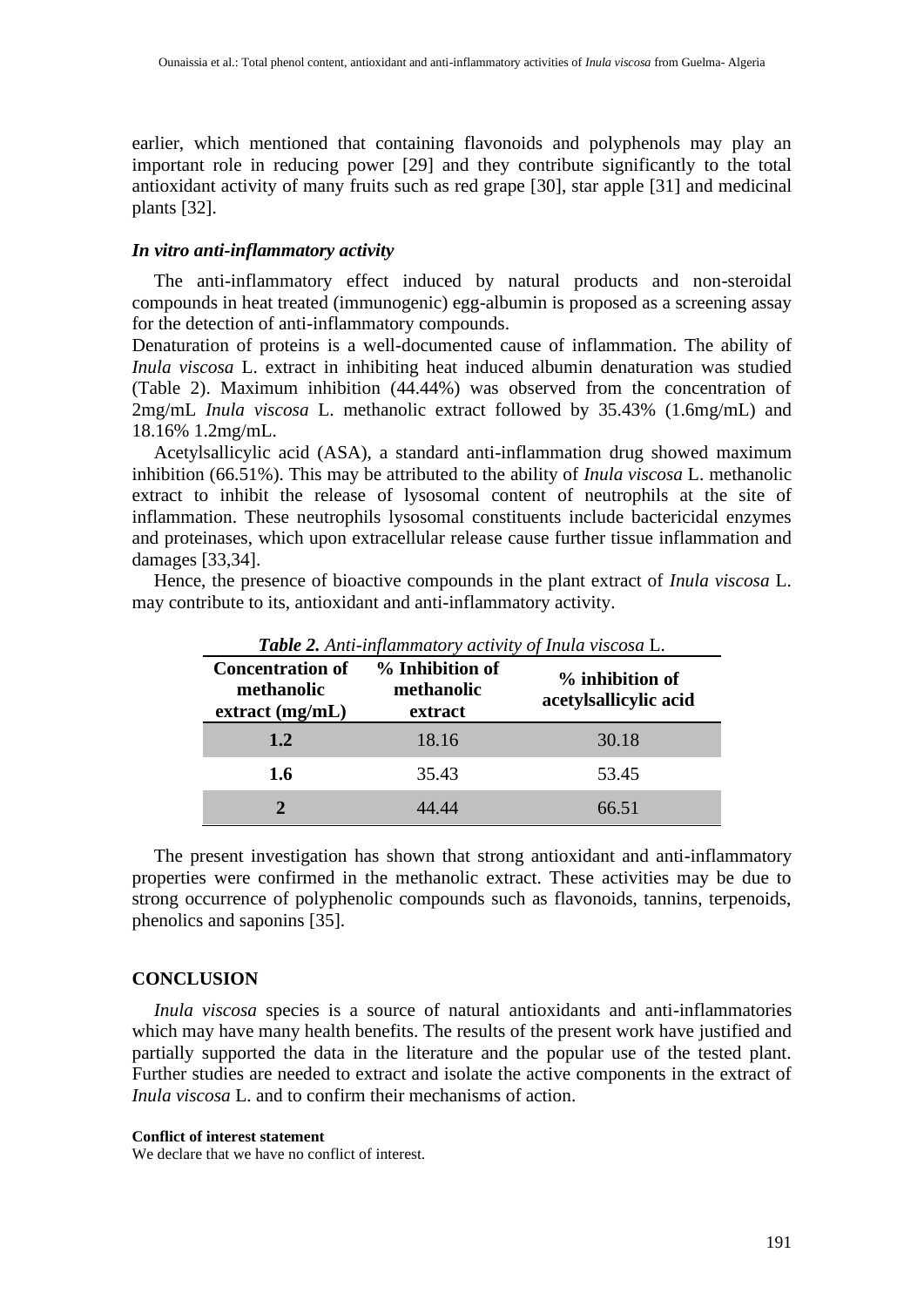# **REFERENCES**

- [1] Dahanukar, S. A., Kulkarni, R. A., & Rege, N. N. (2000): Pharmacology of medicinal plants and natural products. Indian Journal of Pharmacology 32, 81–118.
- [2] Exarchou, V., Nenadis, N., Tsimidou, M., Gerothanassis, I. P.,Troganis, A., & Boskou, D. (2002): Antioxidant activities and phenolic composition of extracts from Greek oregano, Greek sage and summer savory. Journal of Agricultural and Food Chemistry 50(19), 5294–5299.
- [3] Arrif, S. (2009) : Etude des métabolites secondaires de deux scrophulariacées du genre *Verbascum: V. ballii*et et *V. dentifolium*. Thèse de Doctorat en Sciences. Université El-Hadj Lakhder-Batna. Algérie. 172p.
- [4] Gurib-Fakim, A. (2006): Medicinal plants: Traditions of yesterday and drugs of tomorrow. Molecular Aspects of Medicine 27: 1-93.
- [5] Bellakhdar, J. (1997): Moroccan Traditional Pharmacopoeia. Pairs: Ibis Press. French.
- [6] Sassi, A.B., Harzallah-Skhiri, F., Bourgougnon, N. and Aouni, M. (2008): Antiviral activity of some Tunisian medicinal plants against *Herpes simplex* virus type 1.Nat. Prod. Res 22: 53-65.
- [7] Benseguni-Tounsi, L. (2001) : Etude *in vitro* de l'effet antibactérien et antifongique de *Inula viscosa*, *Lawsonia inermis*, *Asphodelus microcarpus*, *Aloe vera*, *Juniperus oxycedrus »*. Master Thesis, Université de Constantine, Algeria.
- [8] Hmamouchi, M., Hamamouchi, J., Zouhdi, M., Bessiere, J.M. (2001): Chemical and antimicrobial properties of essential oils of five Moroccan *Pinaceae*. J. Essent. Oil Res 13: 298-302.
- [9] Ibrahim, S.R.M., El-Shaer, N.S.A.D.A., Asfour, H.Z., Elshali, K.Z., Shaaban, M.I.A., Al-Attas, A.A.M. and Mohamed, G.A.A. (2019): Antimicrobial, antiquorum sensing and antiproliferative activities of sesquiterpenes from *Costus speciosus* rhizomes. Pak. J. Pharmaceut. Sci 32: 109-115.
- [10] Romano, A.D., Serviddio, G., De Matthaeis, A., Bellanti, F.,Vendemiale, G. (2010): Oxidative stress and aging. J. Nephrol 15:29-36.
- [11] Nsimba, R.Y., Kikuzaki, H., Konishi, Y. (2008): Antioxidant activity of various extracts and fractions of *Chenopodium quinoa* and *Amaranthus* spp. Seeds. Food Chem 106: 760- 766.
- [12] Kaur, C., Kapoor, H.C. (2001): Antioxidants in fruits and vegetables the millennium's health. Int. J. Food Sci. Tech 36: 703-725.
- [13] Cook, N.C., Samman, S. (1996): Flavonoids-Chemistry, metabolism, cardioprotective effects, and dietary sources. J. Nutr. Biochem 7: 66-76.
- [14] Quezel, P. & Santa, S. (1963) : Nouvelle flore de l'Algérie et des régions désertiques méridionales. Edition, Centre national de la recherche scientifique, 1170 p.
- [15] Falleh, H., Ksouri, R., Chaieb, K., Karray-Bouraoui, N., Trabelsi, N., Boulaaba, M., Abdelly, C. (2008) : Phenolic composition of *Cynara cardunculus* L. organs, and their biological activities. Comptes Rendus de Biologie 331: 372-379.
- [16] Singleton, V.L., Orthofer, R., Lamuela-Raventós, R.M. (1999): Analysis of total phenols and other oxidation substrates and antioxidants by means of Folin-Ciocalteu reagent. Methods Enzymol 299, 152–178.
- [17] Dewanto, V., Wu, X., Liu, R.H. (2002): Processed sweet corn has higher antioxidant activity. J. Agric. Food Chem 50, 4959–4964.
- [18] CI, K.C., Indira, G. (2016): Quantitative estimation of total phenolic, flavonoids, tannin and chlorophyll content of leaves of *Strobilanthes kunthiana* (Neelakurinji). J. Med. Plants 4, 282–286.
- [19] Kubola, J., Siriamornpun, S. (2008): Phenolic content and antioxidant activities of bitter gourd (*Momordica charantia* L.) leaf stem and fruit fraction extracts *in vitro*. Food Chem 110: 881-890.